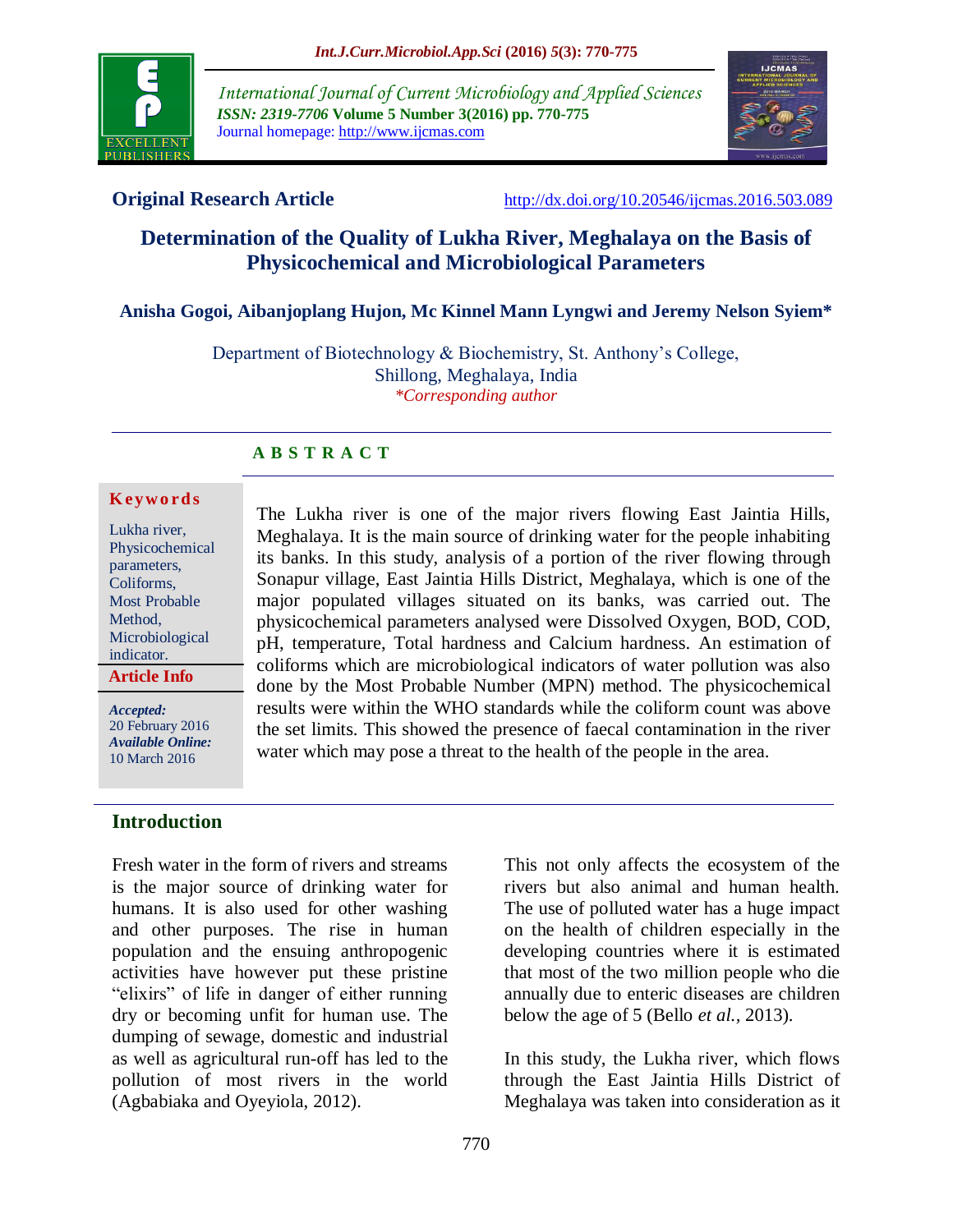is one of the important sources of drinking water for the people of the surrounding region. Analysis of the degree of pollution of the river water was based on certain physicochemical parameters like pH, temperature, Dissolved Oxygen (DO), Biochemical Oxygen demand (BOD), Total hardness, Calcium hardness and Magnesium hardness as well as the presence of coliforms. These physicochemical features are very important sustaining the health of an aquatic ecosystem (Ibrahim *et al.,* 2009; Mbalassa *et al.,* 2014). Of all these parameters, DO is the most important as it provides information regarding the productivity, microbial activity, nutrient availability etc of an aquatic system (Patil *et al.,* 2012).

DO values give an estimate of the rate of microbial decomposition of organic wastes. A reduction in the DO of a water body could be due to bioaccumulation and eutrophication. The temperature of water also plays an important role in the regulation of all biotic functions as well as physicochemical features (Sabae *et al.,* 2014). The measurement of BOD lets us know the amount of oxygen that is being used up by microbes to degrade organic waste. The higher the BOD value, the lesser will be the DO value and vice versa. pH on the other hand has no direct impact on human health except that it changes the taste of water and at the same time it may lead to the formation of trihalomethanes which are toxic (Mostafa *et al.,* 2013).

Hardness of water is the measure of the total concentration calcium and magnesium ions expressed as calcium carbonate. Calcium hardness can be measured independently of total hardness as Calcium is usually found in high concentrations in water due to leaching from lime stone deposits, gypsum deposits etc. Although hardness has no effect on human or animal health, it is essential in the

removal of toxic components in the water.

Coliforms are considered to be microbiological indicators of water pollution (Sabae *et al.,* 2014). These bacteria mostly belong to the family *Enterobacteriaceae* and include *Escherichia coli*, *Enterobacter aerogenes*, *Klebsiella* sp. etc. Most coliforms are found in the intestinal tract of warm-blooded animals and enter the outside environment through the fecaes of these animals (Thakur *et al.,* 2012; Mostafa *et al.,* 2013). These bacteria may not all be pathogenic themselves but serve as indicators of the presence of more pathogenic micro-organisms which may also be present in animal faeces. Water contaminated by these pathogens may be ingested by humans which will lead to the occurrence of various enteric diseases (Saha *et al.,* 2012). To determine the presence and number of coliforms in Lukha river, the Most Probable Number (MPN) method was used (Sutton, 2010; Kumar *et al.,* 2013; Dadwal *et al.,* 2014). This method will provide information regarding the extent of faecal contamination of the river.

#### **Materials and Methods**

#### **Sampling**

Sampling was done at two sites of the Lukha river that flows through the populated village of Sonapur. These two sites were designated as Upstream (US) and Downstream (DS) and were located at the beginning and end of the village perimeter respectively.

#### **Analysis of Physicochemical Parameters**

Physicochemical parameters like DO, temperature and pH were measured in-situ. For the measurement of the other physicochemical parameters, water sample was collected in sterile, clean sample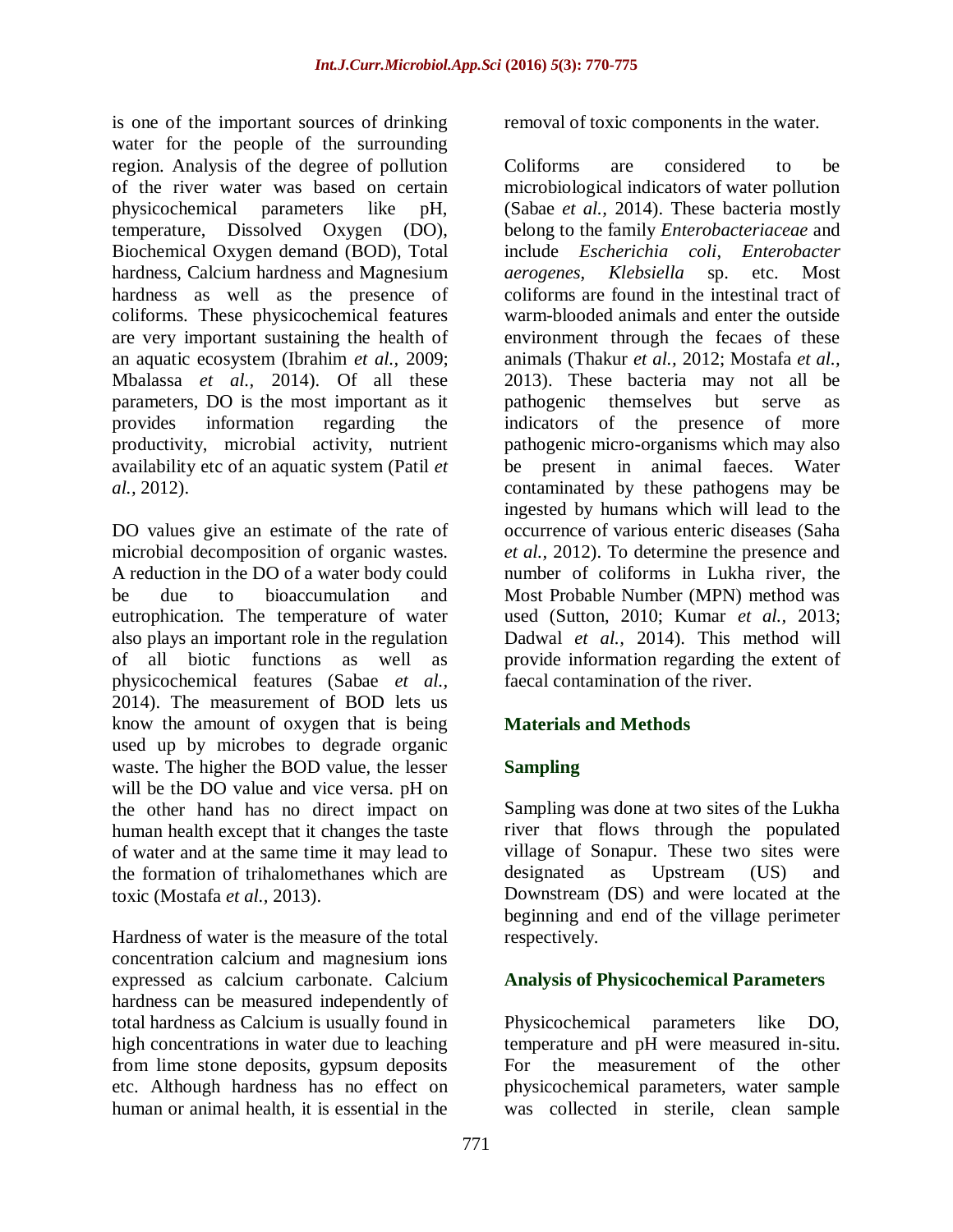containers, stored at 4°C and taken to the laboratory for further analysis as per the American Public Health Association (APHA, 2012) guidelines.

#### **Most Probable Number Method**

For carrying out the MPN test, water sample from the sites US and DS was collected in sterile containers and taken to the laboratory for analysis. The MPN method consisted of three stages namely, the presumptive test, the confirmed test and the completed test (Harley and Prescott, 2002).

## **The Presumptive Test**

In this test, 3 double strength lactose broth tubes were inoculated with 10 ml of the water sample, 3 single strength broth tubes were inoculated with 1 ml of the water sample and 3 single strength lactose broth tubes were inoculated with 0.1 ml of the sample.

Durham's tubes were placed in the broth tubes to check for the production of gas. Incubation of the tubes was done at 35°C for 24 to 48 hours. The number of coliforms was then estimated after incubation based on the three tube MPN test table from FDA's Bacterial Analytical Manual (Sutton, 2010).

#### **The Confirmed Test**

A loopful of inoculum from a tube containing maximum gas production in the presumptive test was aseptically transferred into a brilliant-green lactose bile broth tube containing a Durham's tube. Incubation was carried out at 35°C for 48 hours to check for the production of gas.

#### **The Completed Test**

Inoculum from a brilliant-green lactose bile broth tube showing gas production was streaked onto Eosin Methylene Blue (EMB) agar plates. Colonies with a metallic green sheen growing on these plates were then inoculated into brilliant-green lactose bile broth tubes again to check for gas production. Gram staining was also performed to determine the shape and cell wall constitution of the bacteria.

## **Results and Discussion**

## **Physicochemical Parameters**

The results obtained for the physicochemical parameters from both the sampling sites US and DS were quite similar as shown in Table 1. The results were compared against the standards for drinking water set by the World Health Organization (WHO, 1998) and found to be within the acceptable range.

# **MPN Method**

The presumptive test showed all lactose broth tubes to contain gas. From the three tube MPN test table of the FDA, the most probable number of coliforms was estimated to be more than 1100 per 100 ml of the sample. This value was much higher than the recommended MPN value for drinking water which is 50 or less / 100 ml ( CPCB, 2008) The confirmed and completed tests yielded results which were true for coliforms. Colonies with metallic green sheen were observed in EMB agar and gram staining revealed the bacteria to be Gram negative bacilli. These are characteristic features of coliforms.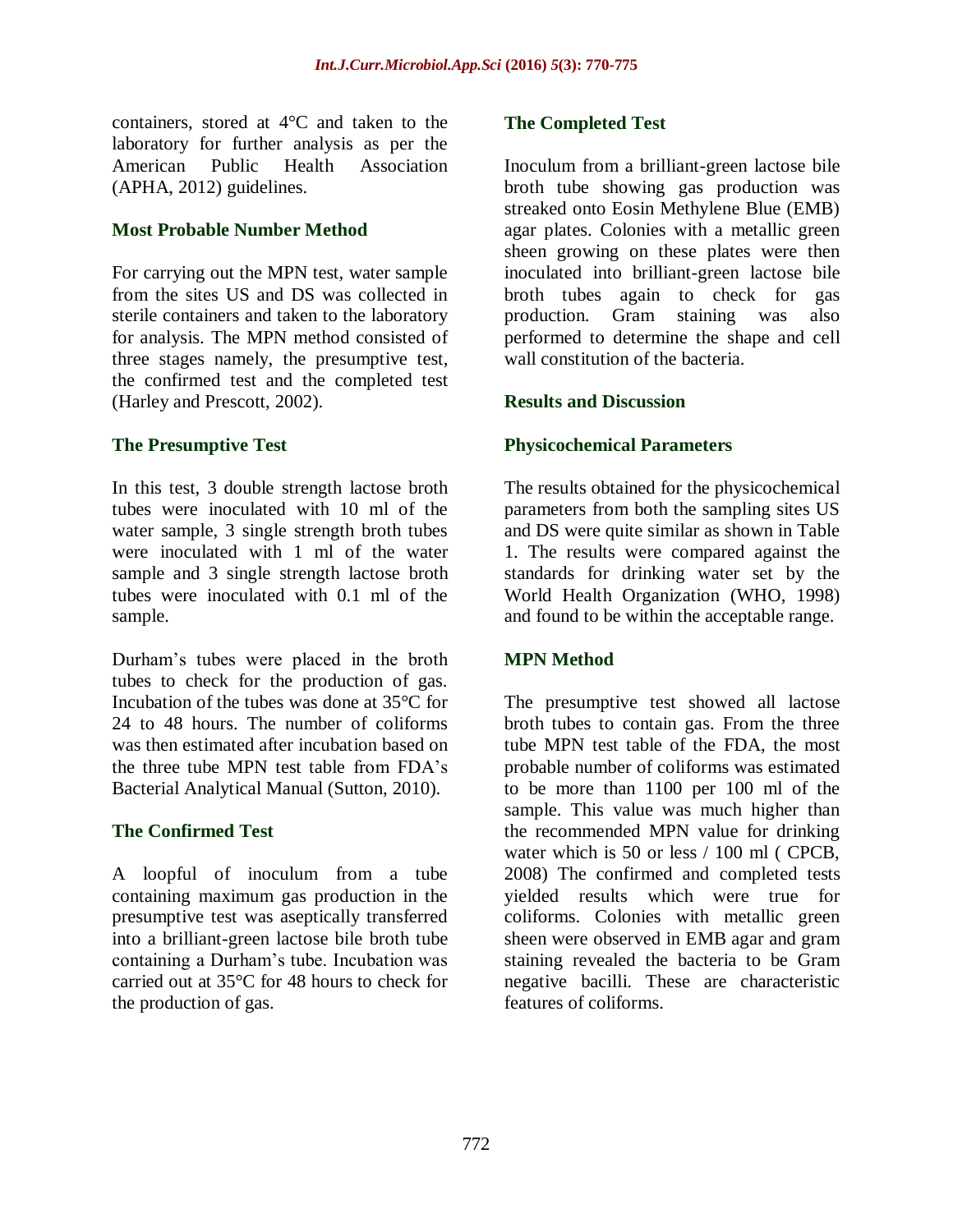|                 | <b>Physicochemical parameters</b> |             |                |            |                |                 |                  |
|-----------------|-----------------------------------|-------------|----------------|------------|----------------|-----------------|------------------|
| <b>Sampling</b> | <b>Temp</b>                       | pH          | D <sub>O</sub> | <b>BOD</b> | <b>Total</b>   | Calcium         | <b>Magnesium</b> |
| sites           | $(C^{\circ}C)$                    |             | (mg/L)         | (mg/L)     | <b>Hardnes</b> | <b>Hardness</b> | <b>Hardness</b>  |
|                 |                                   |             |                |            | $s$ (mg/L)     | (mg/L)          | (mg/L)           |
| <b>US</b>       | 28.5                              | 7.4         |                | 2.5        | 100            | 60              | 40               |
| DS              | 27.6                              | 7.4         | 8.4            | 3.9        | 110            | 60              | 50               |
| <b>WHO</b>      | $30 - 32$                         | $6.5 - 8.5$ | 7.5            | 6.9        | 200            |                 |                  |
| standards       |                                   |             |                |            |                |                 |                  |

**Table.1** Physicochemical Parameters Recorded from Lukha River Sampling Sites US and DS

In the present study, the physicochemical parameters of the two sampling sites at the Lukha river were found to be within the acceptable limits (WHO, 1998) even though Sonapur village through which the river flows was quite populated and was situated along the National Highway. This could be due to the sampling period which was done in the month of September just after the Monsoon. The heavy monsoon rains which are quite common in these regions may have washed any pollutants further downstream. The presence of a high MPN of coliforms however indicated the presence of faecal contamination which could be due to the disposal of animal and human faeces directly into the river water as reported by Frimpong *et al.,* 2015. Also the type of organic waste that enters the water could be another factor for influencing the microbial flora that thrive there (Sumanpouw and Risjani, 2014). The physicochemical parameters found in Lukha river during the time of study also seem to favour the microbial growth. This was also reported by Igbinosa *et al*, 2012 on their work in the Nigeria Delta. Amongst the coliforms, *E. coli* is the most common to be found as reported by Ekhaise and Omoigberale, 2011. However other non coliforms may also give a false result in the presumptive test which therefore makes it mandatory to carry out the confirmed and completed tests (Shreshta and Sujakhu, 2014). In the end, it is important to keep a constant monitoring

programme of rivers so that they can be free from contamination by pathogenic microbes (Chowdhury *et al.,* 2013). The guidelines for such monitoring programmes and subsequent analysis of water have been formulated by agencies like the WHO, APHA and others (Edet *et al.,* 2012) can be made available to the local authorities concerned in the study area or any other area in which rivers, streams, ponds or lakes are present so as to prevent degradation of the water body and infection of humans by water borne pathogens.

#### **Acknowledgement**

The authors would like to thank the University Grants Commission, New Delhi for providing financial assistance to this study through its "Minor Research Project" scheme. Also, the authors would like to thank Br. Albert L. Dkhar, Principal, Dr. M. A. Laskar, Head, Deptt. of Biotechnology and Dr. H. G. Lyngdoh, Head, Deptt. of Biochemistry, St. Anthony's College, Shillong, Meghalaya for their kind help and encouragement. Great thanks also goes to Mr. T. Challam, Deptt. of Biotechnology & Biochemistry, St. Anthony's College for going out of his way to help us in this study especially in the field trips. Finally, sincere thanks goes to the local people of Sonapur who have been very cooperative and helped us in collecting the water samples.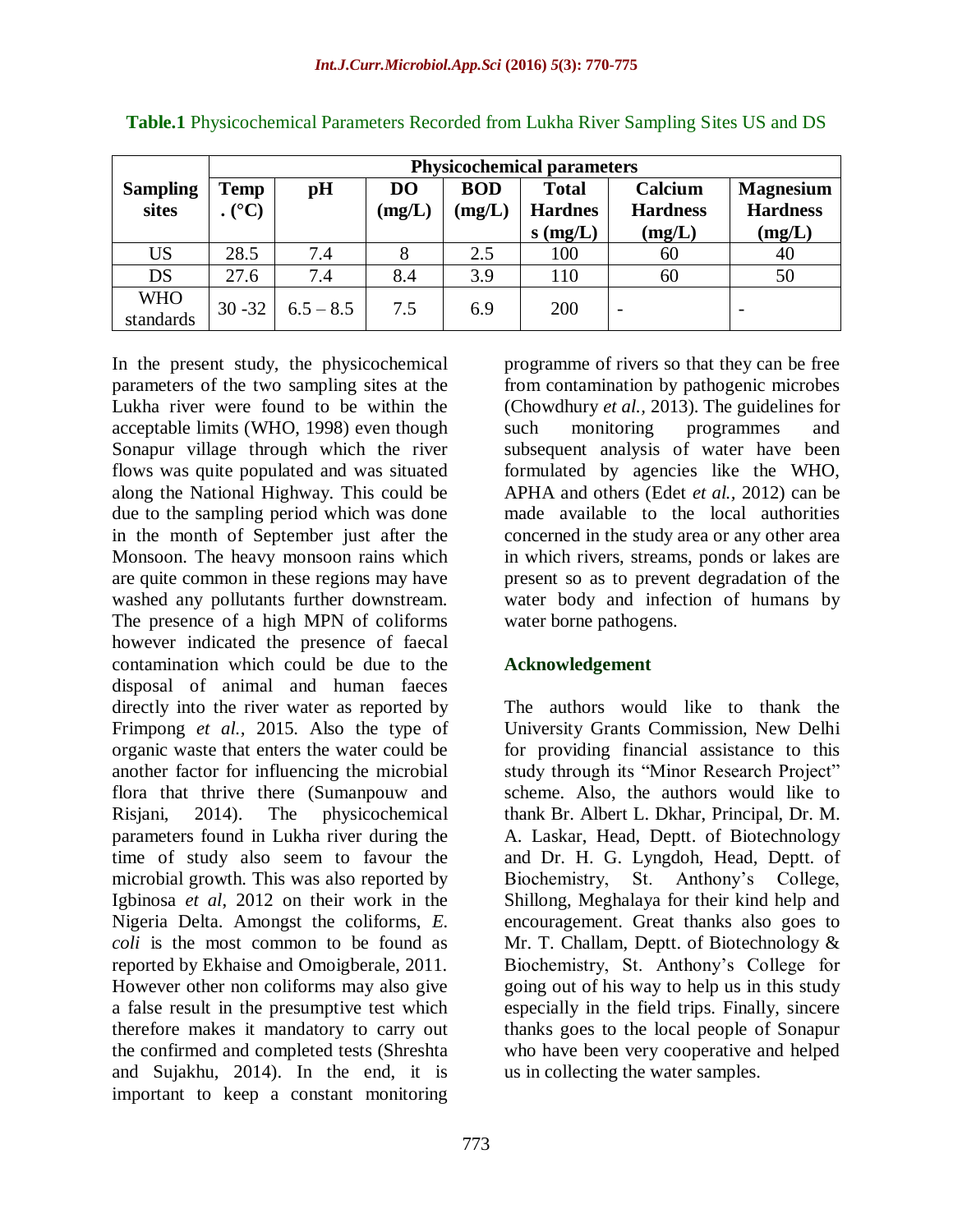## **References**

- Agbabiaka, T.O., Oyeyiola, G.P. 2012. Microbial and Physicochemical Assessment of Foma river, Itanmo, Ilorin, Nigeria; an important source of Domestic water in Elorin Metropolis. *Int. J. Plant Ani. Envt. Sc.,* 2(1): 209–216.
- APHA. 2012. Standard Methods for the Examination of Water and Wastewater. American Public Health association, American Water Works Association and Water Environment Federation.  $22<sup>nd</sup>$  Ed.
- Bello, O.O., Osho, A., Bankole, S.A., Bello, T.K. 2013. Bacteriological and Physicochemical Analysis of Borehole and Well water sources in Ijebu-Oda, Southwestern Nigeria. *IOSR J. Pharm. Bio. Sci.,* 8(2): 18– 25.
- Chowdhury, M.H., Saha, P., Haque, S.M.E., Fuadh-Al-Kabir, Md. 2013. Seasonal Variation in Physicochemical and Microbial parameters in treated River water from Bangladesh. *Int. J. Pure Appl. Sci. Technol.,* 17(1): 11– 21.
- Central Pollution Control Board (CPCB). 2008. Guidelines for Water Quality Management. CPCB.
- Dadwal, J., Bhatnagar, A., Kumar, S. 2014. Assessment of Physicochemical and Bacteriological parameters of Sukhna Lake in Chandigarh, India. *Int. J. Sci. Res.,* 3(9): 751–755.
- Edet, E.J., Etim, E.E., Titus, O.M. 2012. Bacteriological and Physicochemical Analysis of Streams water in Nduetong Oku Community, Uyo, Akwa Ibom state, Nigeria. *Int. J. Mod. Chem.,* (1): 65–73.
- Ekhaise, F.O., Omoigberale, M.O. 2011. Bacteriological and Physicochemical Qualities of Ebutte river in Ebutte

Community, Uhunmwonde Local Government Area, Edo state, Nigeria. *J. Appl. Sci. Envt. Management,* 15(4): 663–673.

- Frimpong, J.O., Amoaka, E.E., Nkoom, M. 2015. Assessment of the Physicochemical and Microbial Quality of water in Ke-Nya stream at Babato-Kuma community in the Kintampo North Municipal Assembly of Brong Ahafo Region of Ghana. *Int. J. Sci. Tech. Res.,* 4(6): 405–411.
- Harley, J.P., Prescott, LM. 2002. Laboratory Exercises in Microbiology.  $5<sup>th</sup>$  Ed. Mc Graw- Hill Companies. pp. 285– 288.
- Ibrahim, B.U., Auta, J., Balogun, J.K. 2009. An Assessment of the Physico-Chemical Parameters of Kontagora Reservoir, Niger state, Nigeria. *Bayero J. Pure Appl. Sci.,* 2(1): 64– 69.
- Igbinosa, E.O., Uyi, O.O., Odjadjare, E.E., Ajuzie, C.U., Orhue, P.O., Adewole, E.M. 2012. Assessment of Physicochemical qualities, heavy meta concentrations and Bacterial pathogens in Shanomi Creek in the Niger Delta, Nigeria. *Afr. J. Envtl. Sci. Tech.,* 6(11): 419–424.
- Kumar, R.S., Roymon, MG., Ipe, J.A. 2013. Isolation, Biochemical and Molecular Characterization of strains of Coliforms from the water sample collected from Shivnath River. *Rec. Res. Sci. Tech.,* 5(2): 57–63.
- Mbalassa, M., Bagalwa, J.J.M., Nshombo, M., Kateyo, M.E. 2014. Assessment of Physicochemical parameters in relation with fish ecology in Ishasha river and Lake Edward, Albertine Rift Valley, East Africa. *Int. J. Curr. Microbiol. Appl. Sci.,* 3(6): 230–244.
- Mostafa, A.H., Al-Wasify, R.S., Sayed, A.M., Haroun, B.M. 2013.